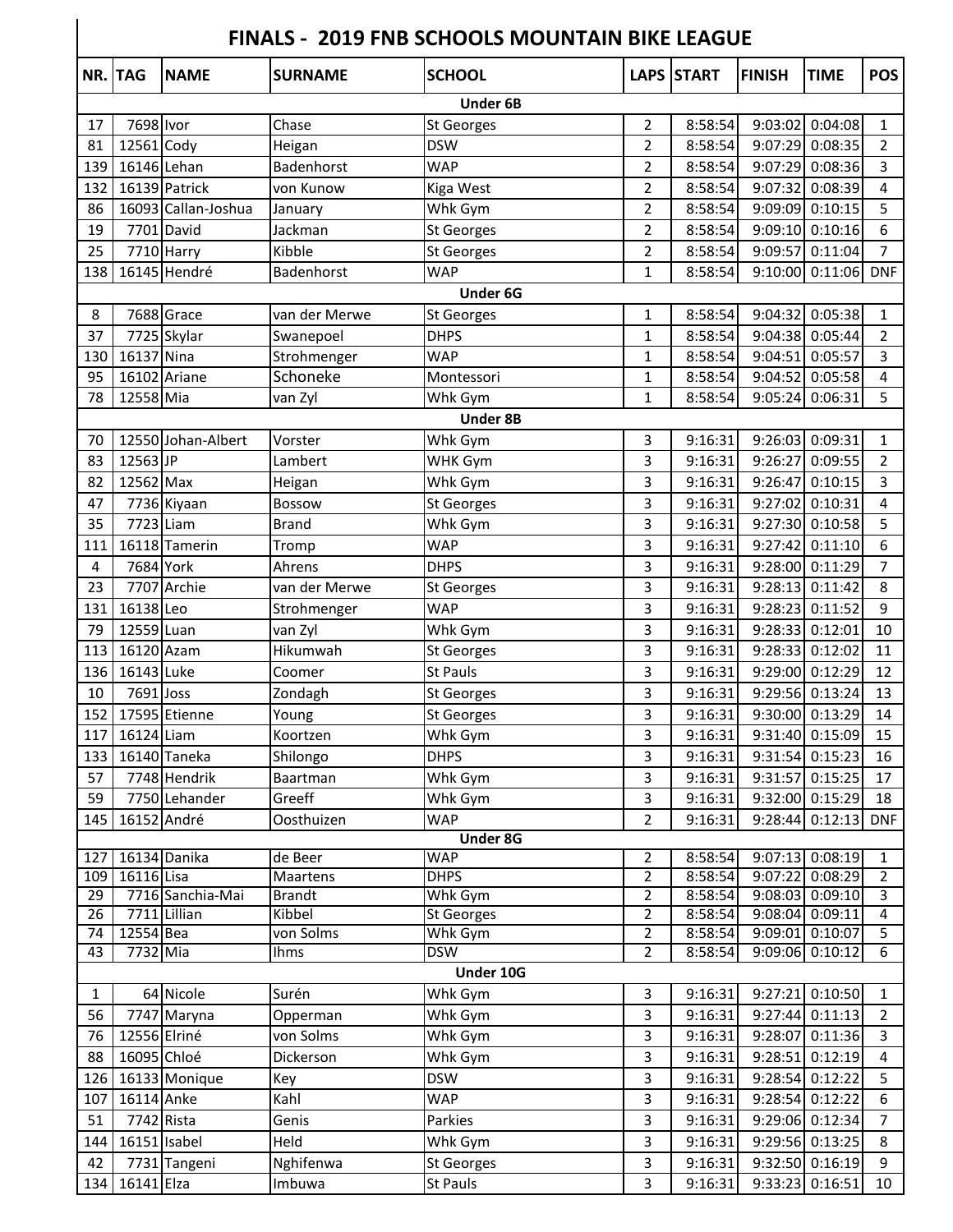| Under 10B      |                 |                   |                    |                         |                |          |                              |                |  |
|----------------|-----------------|-------------------|--------------------|-------------------------|----------------|----------|------------------------------|----------------|--|
| 11             |                 | 7692 Micah        | Chase              | <b>St Georges</b>       | $\overline{2}$ | 9:42:17  | 9:55:43 0:13:26              | $\mathbf{1}$   |  |
| 102            | 16109 Henry     |                   | Chamberlain        | <b>St Pauls</b>         | $\overline{2}$ | 9:42:17  | 9:56:55 0:14:38              | $\overline{2}$ |  |
| 61             |                 | 7753 Mike         | <b>Baartman</b>    | Whk Gym                 | $\overline{2}$ | 9:42:17  | 9:58:00 0:15:43              | 3              |  |
| 150            |                 | 16157 Franjo      | Steenkamp          | Whk Gym                 | $\overline{2}$ | 9:42:17  | 9:58:16 0:15:59              | 4              |  |
| 77             |                 | 12557 Daniel      | Hennes             | <b>WAP</b>              | $\overline{2}$ | 9:42:17  | 9:58:22<br>0:16:05           | 5              |  |
| 60             |                 | 7752 Janro        | Greeff             | Whk Gym                 | $\overline{2}$ | 9:42:17  | 9:58:26 0:16:09              | 6              |  |
| 21             |                 | 7704 Benjamin     | Jackman            | <b>St Georges</b>       | $\overline{2}$ | 9:42:17  | 9:58:51 0:16:34              | 7              |  |
| 148            | 16155 Eben      |                   | Conradie           | <b>WAP</b>              | $\mathbf 2$    | 9:42:17  | 10:00:33 0:18:17             | 8              |  |
| 100            |                 | 16107 Theodor     | Janse van Vuuren   | Whk Gym                 | $\overline{2}$ | 9:42:17  | 10:01:05 0:18:48             | 9              |  |
| 3              |                 | 7683 Cuán         | Ahrens             | <b>DHPS</b>             | $\overline{2}$ | 9:42:17  | 10:01:23 0:19:07             | 10             |  |
| 36             |                 | 7724 Christiaan   | van der Westhuizen | Whk Gym                 | $\overline{2}$ | 9:42:17  | 10:01:52<br>0:19:36          | 11             |  |
| 110            | 16117 Dylan     |                   | Mengerssen         | <b>St Georges</b>       | $\mathbf 2$    |          | 9:42:17 10:01:54 0:19:38     | 12             |  |
| 115            |                 | 16122 Pandeni     | Hikumwah           | <b>St Georges</b>       | $\overline{2}$ | 9:42:17  | 10:01:55 0:19:39             | 13             |  |
| 72             | 12552 Malik     |                   | Cheikhyoussef      | <b>DSW</b>              | $\overline{2}$ | 9:42:17  | 10:02:19 0:20:02             | 14             |  |
| 44             |                 | 7733 Raphaél      | <b>Ihms</b>        | <b>DSW</b>              | $\overline{2}$ | 9:42:17  | 10:02:19 0:20:03             | 15             |  |
| 34             |                 | $7722$ Elijah     | de Klerk           | Parkies                 | $\overline{2}$ |          | 9:42:17 10:03:21 0:21:04     | 16             |  |
| 165            | 17713 Ben       |                   | Amathila           | <b>DSW</b>              | $\overline{2}$ | 9:42:17  | 10:03:34 0:21:18             | 17             |  |
| 87             |                 | 16094 Sebastian   | <b>Botha</b>       | Whk Gym                 | $\overline{2}$ | 9:42:17  | 10:10:45 0:28:28             | 18             |  |
|                |                 |                   |                    | Under 12G               |                |          |                              |                |  |
| $\overline{2}$ |                 | 7682 Delsia       | Janse van Vuuren   | Whk Gym                 | $\overline{2}$ | 9:42:17  | 9:55:42 0:13:26              | 1              |  |
| 128            | 16135 Carmi     |                   | Pauw               | Whk Gym                 | $\overline{2}$ | 9:42:17  | 9:59:53 0:17:36              | $\overline{2}$ |  |
| 22             |                 | 7706 Hana         | Jackman            | <b>St Georges</b>       | $\overline{2}$ | 9:42:17  | 10:01:56 0:19:40             | 3              |  |
| 108            |                 | 16115 Marinelle   | Lambert            | Parkies                 | $\overline{c}$ | 9:42:17  | 10:02:04 0:19:47             | 4              |  |
| 141            |                 | 16148 Monjuanique | Badenhorst         | <b>WAP</b>              | $\overline{2}$ | 9:42:17  | 10:03:20 0:21:03             | 5              |  |
| 166            | 17726 Erikka    |                   | Hamundjebo         | Physically Active Youth | $\overline{2}$ | 9:42:17  | 10:05:30 0:23:14             | 6              |  |
| 147            | 16154 Adre      |                   | Snyman             | <b>WAP</b>              | $\overline{2}$ | 9:42:17  | 10:08:30<br>0:26:13          | 7              |  |
|                |                 |                   |                    | Under 12B               |                |          |                              |                |  |
| $\overline{7}$ |                 | 7687 Roger        | Surén              | Whk Gym                 | 3              |          | 10:11:54 10:29:54 0:18:00    | $\mathbf{1}$   |  |
| 12             |                 | 7693 Nathan       | Chase              | <b>St Georges</b>       | 3              |          | 10:11:54 10:29:55 0:18:01    | $\overline{2}$ |  |
| 118            | 16125 Sean      |                   | Lowe               | <b>DHPS</b>             | 3              |          | 10:11:54 10:29:58 0:18:04    | 3              |  |
| 6              |                 | 7686 Marco        | Thiel              | <b>DHPS</b>             | 3              |          | 10:11:54 10:29:58 0:18:04    | 4              |  |
| 80             | 12560 Russel    |                   | Fick               | <b>St Pauls</b>         | 3              |          | 10:11:54 10:32:27<br>0:20:33 | 5              |  |
| 49             |                 | 7738 Tashaan      | Bossöw             | <b>St Georges</b>       | 3              |          | 10:11:54 10:33:42 0:21:48    | 6              |  |
| 151            |                 | 17594 Walter      | Alpers             | <b>DHPS</b>             | 3              |          | 10:11:54 10:34:05 0:22:11    | $\overline{7}$ |  |
| 24             | 7708 Alex       |                   | Marggraff          | <b>St Pauls</b>         | 3              |          | 10:11:54 10:34:12 0:22:18    | 8              |  |
| 41             |                 | 7730 Tonateni     | Nghifenwa          | <b>St Georges</b>       | 3              |          | 10:11:54 10:35:14 0:23:20    | 9              |  |
| 98             |                 | 16105 Tristan     | Key                | <b>DSW</b>              | 3              |          | 10:11:54 10:36:02 0:24:08    | 10             |  |
| 33             |                 | 7721 Matti        | Lukaschik          | <b>DSW</b>              | 3              |          | 10:11:54 10:36:10 0:24:16    | 11             |  |
| 173            | 17748 Helao     |                   | Hendricks          | <b>St Georges</b>       | 3              |          | 10:11:54 10:36:53 0:24:59    | 12             |  |
| 129            |                 | 16136 Teagen      | van Wyk            | <b>DSW</b>              | 3              |          | 10:11:54 10:38:51 0:26:57    | 13             |  |
| 65             |                 | 12545 Marcelle    | Basson             | Whk Gym                 | 3              |          | 10:11:54 10:42:59 0:31:05    | 14             |  |
| Under 14G      |                 |                   |                    |                         |                |          |                              |                |  |
| 90             | 16097 Ada       |                   | Kahl               | WAP Hoër                | 3              |          | 10:11:54 10:32:09 0:20:15    | 1              |  |
| 91             | 16098 Laura     |                   | Engling            | <b>DHPS</b>             | 3              |          | 10:11:54 10:33:21 0:21:27    | $\overline{2}$ |  |
| 155            | 17615 Lotte     |                   | <b>Beulke</b>      | <b>PPS</b>              | 3              |          | 10:11:54 10:33:40 0:21:46    | 3              |  |
| 45             |                 | 7734 Danika       | Wiese              | Whk Gym High            | 3              |          | 10:11:54 10:34:42 0:22:48    | 4              |  |
| 30             |                 | 7717 Catherine    | <b>Brandt</b>      | Whk Gym                 | 3              |          | 10:11:54 10:34:55 0:23:01    | 5              |  |
| 96             |                 | 16103 Katelyn     | Key                | <b>DSW</b>              | 3              |          | 10:11:54 10:36:11 0:24:17    | 6              |  |
| 167            |                 | 17727 Sithembile  | Monga              | Physically Active Youth | 3              |          | 10:11:54 10:43:13 0:31:19    | 7              |  |
| Under 14B      |                 |                   |                    |                         |                |          |                              |                |  |
| 28             |                 | 7714 Kevin        | Lowe               | DHPS H                  | 3              |          | 10:46:22 11:11:34 0:25:12    | $\mathbf 1$    |  |
| 15             |                 | 7696 Daniel       | Hahn               | <b>St Pauls College</b> | 3              |          | 10:46:22 11:11:34 0:25:12    | $\overline{2}$ |  |
| 99             |                 | 16106 Adrian      | Key                | <b>DSW</b>              | 3              | 10:46:22 | 11:14:23 0:28:01             | 3              |  |
| 140            | 16147 Rico      |                   | Steinfurth         | DHPS H                  | 3              |          | 10:46:22 11:15:03 0:28:41    | 4              |  |
|                | 105 16112 Oskar |                   | Roeber             | <b>DHPS</b>             | 3              | 10:46:22 | 11:17:03 0:30:41             | 5 <sub>1</sub> |  |
|                |                 |                   |                    |                         |                |          |                              |                |  |